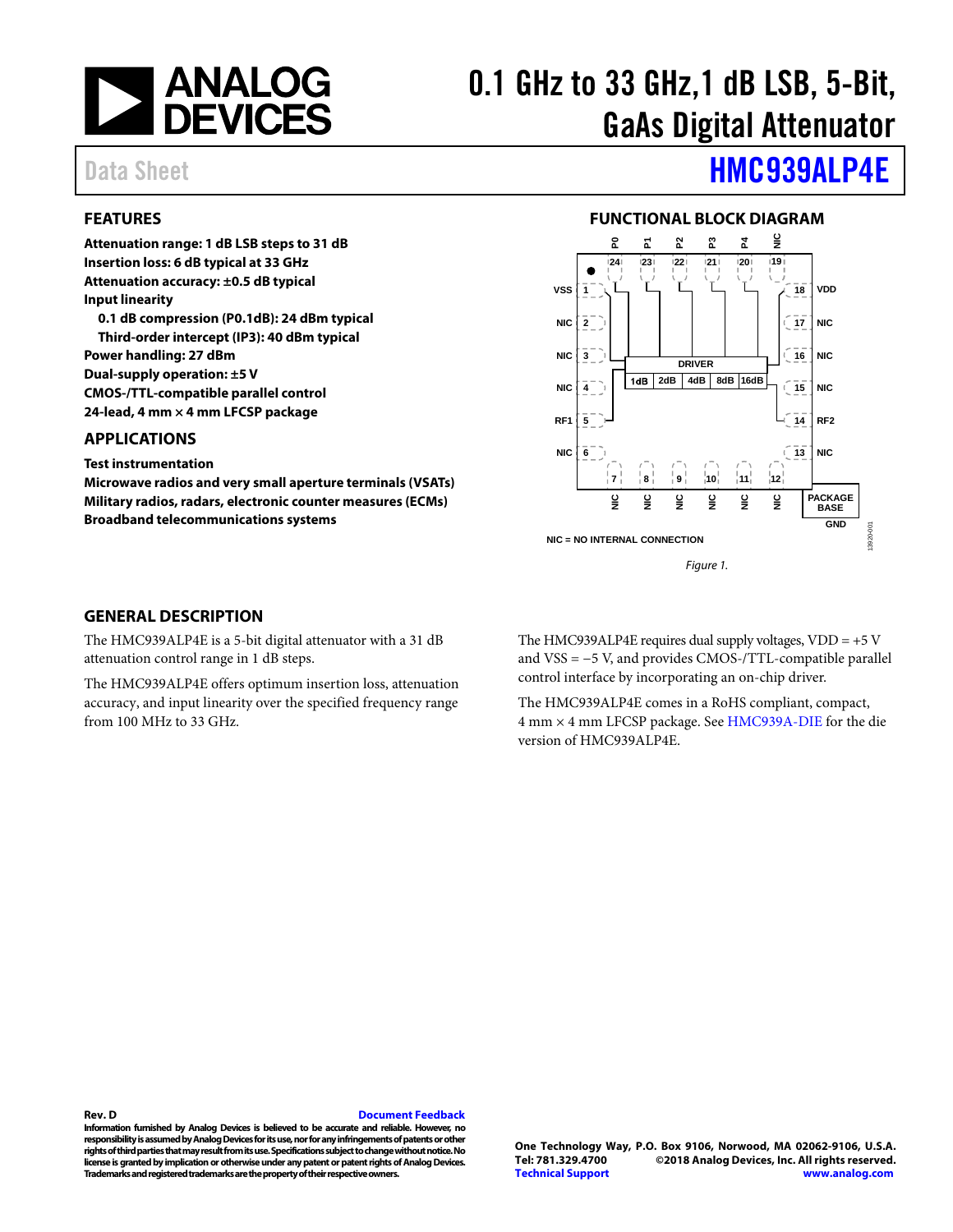## TABLE OF CONTENTS

| Insertion Loss, Return Loss, State Error, Step Error, and |  |
|-----------------------------------------------------------|--|
| Input Power Compression and Third-Order Intercept8        |  |
|                                                           |  |
|                                                           |  |
|                                                           |  |
|                                                           |  |
|                                                           |  |
|                                                           |  |
|                                                           |  |
|                                                           |  |

### <span id="page-1-0"></span>**REVISION HISTORY**

### **5/2018—Rev. C to Rev. D**

| Changed + 27 V to 27 dBm in Rating Column, Table 2 4 |  |
|------------------------------------------------------|--|
|                                                      |  |

#### **8/2017—Rev. 02.0417 to Rev. C**

This Hittite Microwave Products data sheet has been reformatted to meet the styles and standards of Analog Devices, Inc.

| Changes to Features Section, Applications Section, and General |  |
|----------------------------------------------------------------|--|
|                                                                |  |
|                                                                |  |
| Changes to Table 2 and Added Thermal Resistance Section  4     |  |
|                                                                |  |
|                                                                |  |
| Changes to Figure 5 Caption through Figure 10 Caption  6       |  |
| Changes to Figure 11 Caption through Figure 14 Caption 7       |  |
| Changes to Figure 15 Caption through Figure 20 Caption  8      |  |
|                                                                |  |

| Added Theory of Operation Section, RF Input and Output Section, |  |
|-----------------------------------------------------------------|--|
|                                                                 |  |
|                                                                 |  |
|                                                                 |  |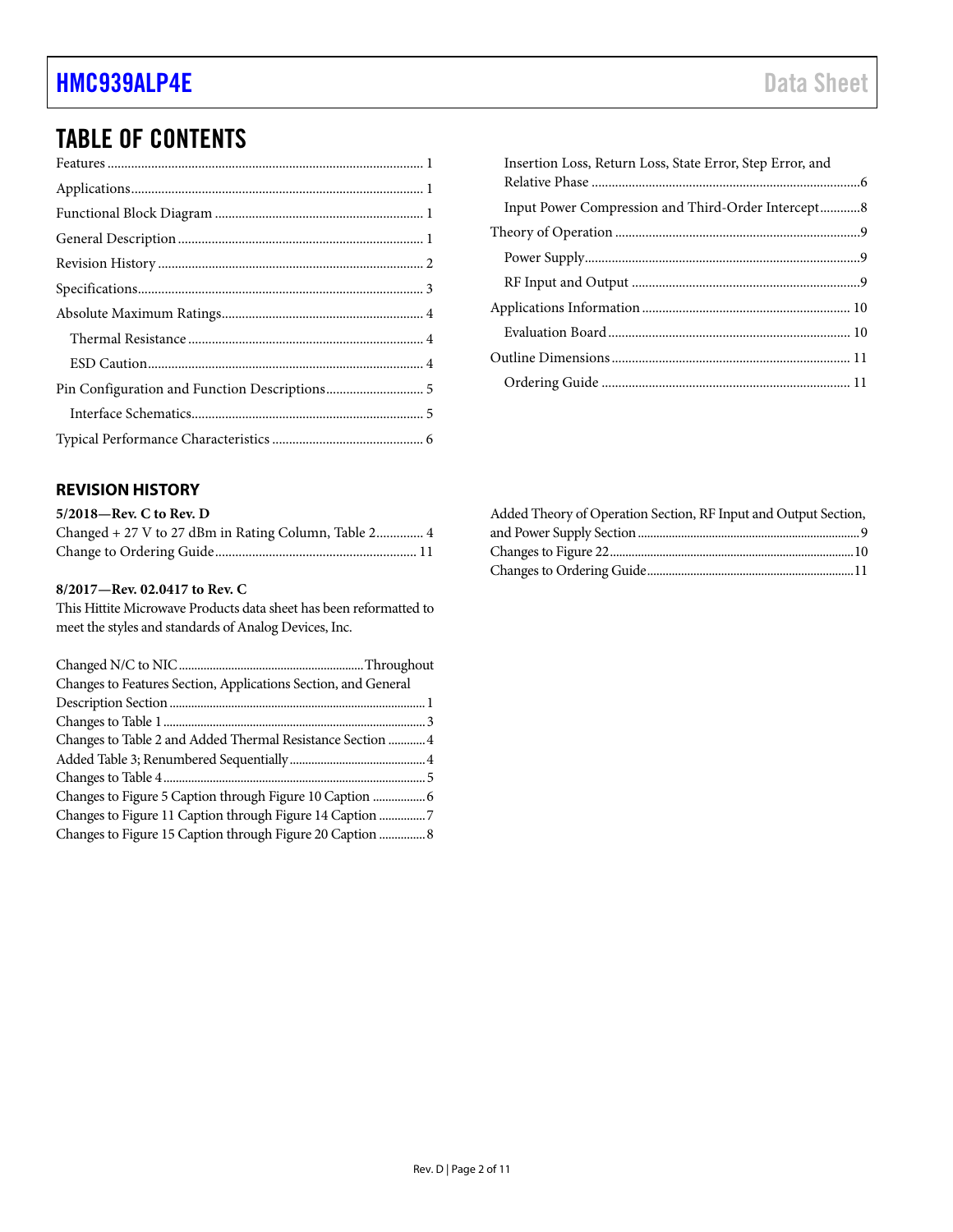### <span id="page-2-0"></span>**SPECIFICATIONS**

VDD = 5 V, VSS = −5 V, V $_{\rm CTL}$  = 0 V or V $_{\rm DD}$ , T $_{\rm CASE}$  = 25°C, 50  $\Omega$  system, unless otherwise noted.

### **Table 1.**

| <b>Parameter</b>                 | Symbol                                | <b>Test Conditions/Comments</b>                                         | Min<br>Max<br>Typ                               |        | Unit                                            |         |
|----------------------------------|---------------------------------------|-------------------------------------------------------------------------|-------------------------------------------------|--------|-------------------------------------------------|---------|
| <b>FREOUENCY RANGE</b>           |                                       | 0.1                                                                     |                                                 | 33     | GHz                                             |         |
| <b>INSERTION LOSS</b>            | 0.1 GHz to 18 GHz                     |                                                                         |                                                 | 4.5    | 5.5                                             | dB      |
|                                  | 18 GHz to 26.5 GHz                    |                                                                         |                                                 | 5.5    | 7.0                                             | dB      |
|                                  |                                       | 26.5 GHz to 33 GHz                                                      |                                                 | 6.0    | 8.0                                             | dB      |
| <b>ATTENUATION</b>               |                                       |                                                                         |                                                 |        |                                                 |         |
| Range                            |                                       | Between minimum and maximum<br>attenuation states, 0.1 GHz to<br>33 GHz |                                                 | 31     |                                                 | dB      |
| <b>Step Size</b>                 |                                       | Between any successive<br>attenuation states, 0.1 GHz to<br>33 GHz      |                                                 | 1      |                                                 | dB      |
| <b>Step Error</b>                |                                       | Between any successive<br>attenuation states, 0.1 GHz to<br>33 GHz      |                                                 | 0.5    |                                                 | dB      |
| <b>State Error</b>               |                                       | Referenced to insertion loss state                                      |                                                 |        |                                                 |         |
|                                  |                                       | 1 dB to 15 dB attenuation states,<br>0.1 GHz to 33 GHz                  | $-(0.5 + 5\% \text{ of})$<br>attenuation state) |        | $+(0.5 + 5\% \text{ of})$<br>attenuation state) | dB      |
|                                  |                                       | 16 dB to 31 dB attenuation states,<br>0.1 GHz to 20 GHz                 | $-(0.5 + 5\% \text{ of}$<br>attenuation state)  |        | $+(0.5 + 5\% \text{ of})$<br>attenuation state) | dB      |
|                                  |                                       | 16 dB to 31 dB attenuation states,<br>20 GHz to 33 GHz                  | $-(0.6 + 8\% \text{ of})$<br>attenuation state) |        | $+(0.6 + 8\% \text{ of})$<br>attenuation state) | dB      |
| <b>RETURN LOSS</b>               |                                       | RF1 and RF2 pins, all attenuation<br>states, 0.1 GHz to 33 GHz          |                                                 | 10     |                                                 | dB      |
| <b>RELATIVE PHASE</b>            |                                       | Between minimum and maximum<br>attenuation states                       |                                                 |        |                                                 |         |
|                                  |                                       | 0.1 GHz to 18 GHz                                                       |                                                 | 45     |                                                 | Degrees |
|                                  |                                       | 18 GHz to 26.5 GHz                                                      |                                                 | 60     |                                                 | Degrees |
|                                  |                                       | 26.5 GHz to 33 GHz                                                      |                                                 | 80     |                                                 | Degrees |
| <b>SWITCHING CHARACTERISTICS</b> |                                       | Between all attenuation states                                          |                                                 |        |                                                 |         |
| <b>Rise and Fall Time</b>        | t <sub>RISE</sub> , t <sub>FALL</sub> | 10% to 90% of RF output                                                 |                                                 | 45     |                                                 | ns      |
| On and Off Time                  | $t_{ON}$ , $t_{OFF}$                  | 50% $V_{\text{CTL}}$ to 90% of RF output                                |                                                 | 60     |                                                 | ns      |
| <b>INPUT LINEARITY</b>           |                                       | All attenuation states                                                  |                                                 |        |                                                 |         |
| 0.1 dB Compression               | P0.1dB                                | 0.1 GHz to 0.5 GHz                                                      |                                                 | 20     |                                                 | dBm     |
|                                  |                                       | 0.5 GHz to 33 GHz                                                       |                                                 | 24     |                                                 | dBm     |
| Third-Order Intercept            | IP3                                   | 8 dBm per tone, 1 MHz spacing                                           |                                                 |        |                                                 |         |
|                                  |                                       | 0.1 GHz to 0.5 GHz                                                      |                                                 | 43     |                                                 | dBm     |
|                                  |                                       | 0.5 GHz to 33 GHz                                                       |                                                 | 40     |                                                 | dBm     |
| <b>SUPPLY CURRENT</b>            |                                       |                                                                         |                                                 |        |                                                 |         |
| Positive                         | $I_{DD}$                              |                                                                         | 2.5                                             | 4.5    | 6.5                                             | mA      |
| Negative                         | Iss                                   |                                                                         | $-7.0$                                          | $-5.5$ | $-3.0$                                          | mA      |
| DIGITAL CONTROL INPUTS           |                                       | P0 to P5 pins                                                           |                                                 |        |                                                 |         |
| Voltage                          |                                       |                                                                         |                                                 |        |                                                 |         |
| Low                              | $V_{\text{INL}}$                      |                                                                         | $\mathbf 0$                                     |        | 0.8                                             | V       |
| High                             | $V_{INH}$                             |                                                                         | 2.0                                             |        | $5.0$                                           | $\vee$  |
| Current                          |                                       |                                                                         |                                                 |        |                                                 |         |
| Low and High                     | I <sub>INL</sub> , I <sub>INH</sub>   |                                                                         |                                                 | $<$ 1  |                                                 | μA      |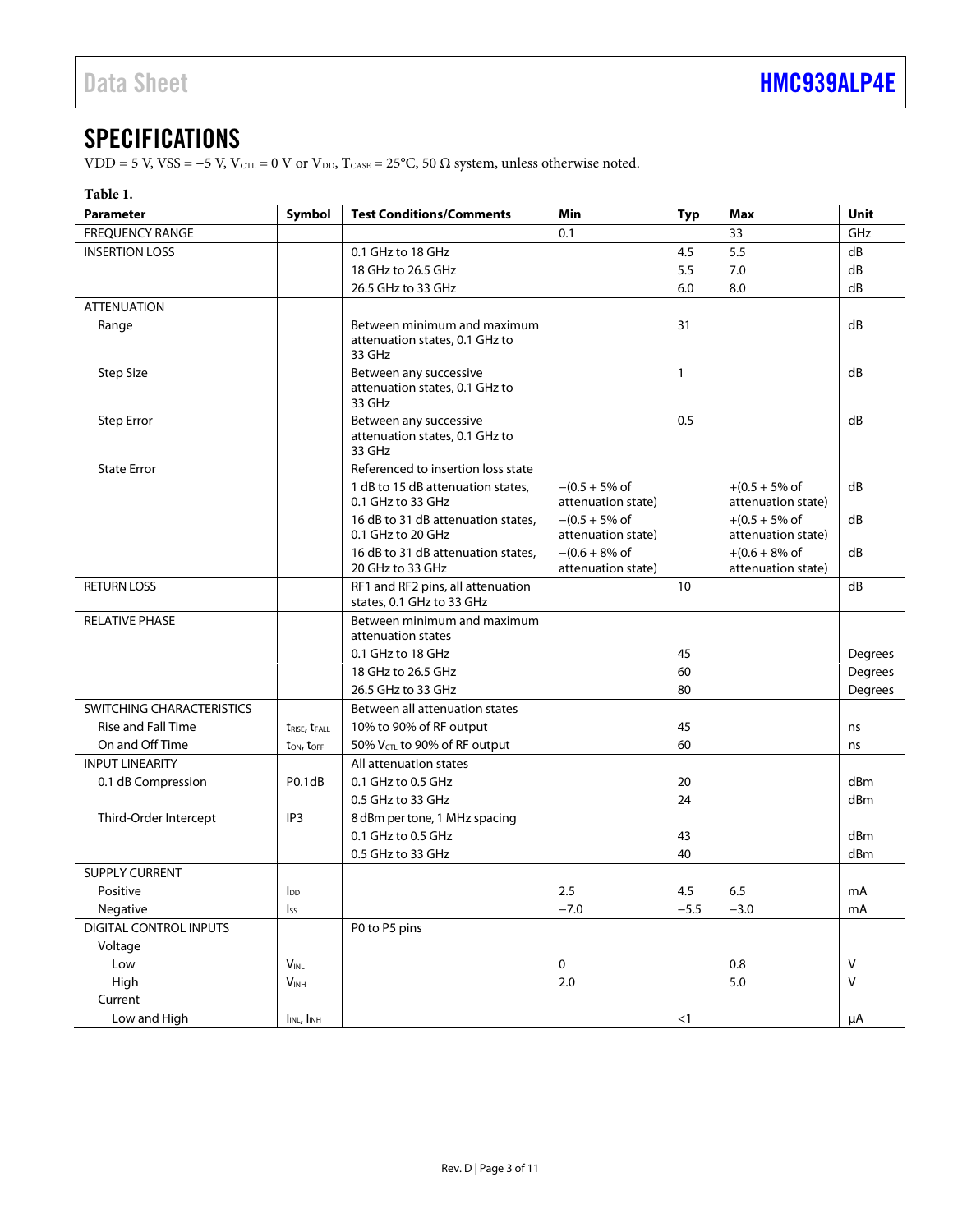### <span id="page-3-0"></span>ABSOLUTE MAXIMUM RATINGS

#### **Table 2.**

| Parameter                                                                                           | Rating                              |
|-----------------------------------------------------------------------------------------------------|-------------------------------------|
| Supply Voltage                                                                                      |                                     |
| Positive                                                                                            | $+7V$                               |
| <b>Negative</b>                                                                                     | $-7V$                               |
| Digital Control Input Voltage                                                                       | $V_{DD} + 0.5 V$                    |
| RF Input Power (All Attenuation States,<br>f = 0.1 GHz to 33 GHz, $T_{\text{CASE}} = 85^{\circ}C$ ) | 27 dBm                              |
| Continuous Power Dissipation, P <sub>DISS</sub><br>$(T_{\text{CASE}} = 85^{\circ}\text{C})$         | 0.453 W                             |
| Temperature                                                                                         |                                     |
| Junction, T                                                                                         | $150^{\circ}$ C                     |
| Storage                                                                                             | $-65^{\circ}$ C to $+150^{\circ}$ C |
| Reflow <sup>1</sup> ((Moisture Sensitivity Level 3<br>(MSL3) Rating)                                | $260^{\circ}$ C                     |
| <b>ESD Sensitivity</b>                                                                              |                                     |
| Human Body Model (HBM)                                                                              | 250 V (Class 1A)                    |

<sup>1</sup> See th[e Ordering Guide](#page-10-1) for more information.

Stresses at or above those listed under Absolute Maximum Ratings may cause permanent damage to the product. This is a stress rating only; functional operation of the product at these or any other conditions above those indicated in the operational section of this specification is not implied. Operation beyond the maximum operating conditions for extended periods may affect product reliability.

Only one absolute maximum rating can be applied at any one time.

### <span id="page-3-1"></span>**THERMAL RESISTANCE**

Thermal performance is directly linked to printed circuit board (PCB) design and operating environment. Careful attention to PCB thermal design is required.

 $\theta_{\text{JC}}$  is the junction to case thermal resistance.

#### **Table 3. Thermal Resistance**

| Package Type            | Unit |
|-------------------------|------|
| $CP-24-16$ <sup>1</sup> | /V   |

1 Thermal impedance simulated values are based on a JEDEC 2S2P thermal test board with nine thermal vias. See JEDEC JESD51.

<sup>2</sup> The device is set to maximum attenuation state.

### <span id="page-3-2"></span>**ESD CAUTION**



ESD (electrostatic discharge) sensitive device. Charged devices and circuit boards can discharge without detection. Although this product features patented or proprietary protection circuitry, damage may occur on devices subjected to high energy ESD. Therefore, proper ESD precautions should be taken to avoid performance degradation or loss of functionality.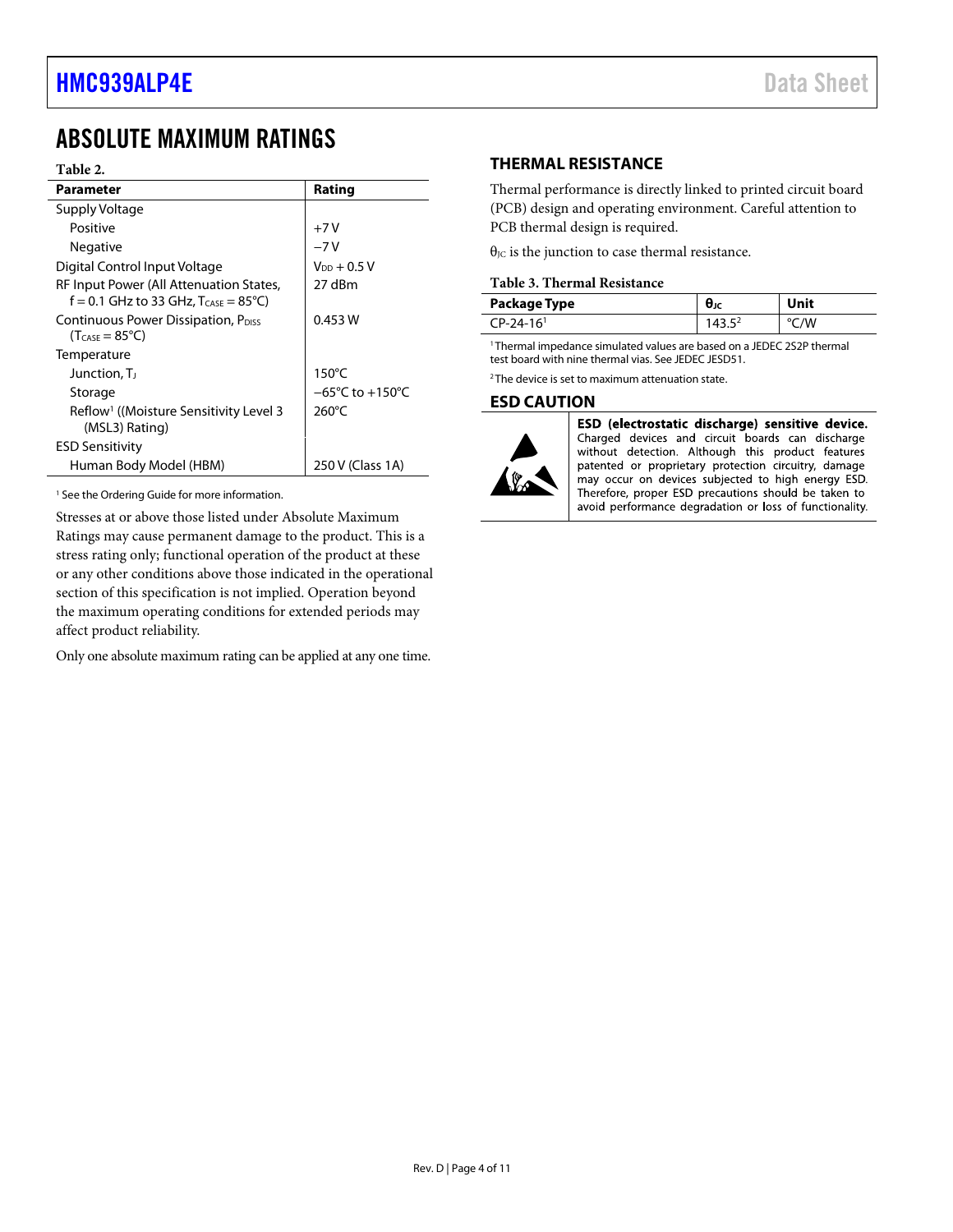## <span id="page-4-0"></span>PIN CONFIGURATION AND FUNCTION DESCRIPTIONS



*Figure 2. Pin Configuration* 

### **Table 4. Pin Function Descriptions**

| Pin No.                               | <b>Mnemonic</b> | <b>Description</b>                                                                                                                                                                                                                                                   |
|---------------------------------------|-----------------|----------------------------------------------------------------------------------------------------------------------------------------------------------------------------------------------------------------------------------------------------------------------|
|                                       | VSS.            | Negative Supply Voltage.                                                                                                                                                                                                                                             |
| $2$ to 4, 6 to<br>13, 15 to 17,<br>19 | NIC.            | These pins are not internally connected; however, all data shown herein was measured when these pins<br>connected to the RF/DC ground of evaluation board.                                                                                                           |
|                                       | RF <sub>1</sub> | This pin can be used as RF input or output of attenuator. This pin is dc-coupled to 0 V and ac matched to<br>50 $\Omega$ . No dc blocking capacitor is necessary when the RF line potential is equal to 0 V dc.                                                      |
| 14                                    | RF <sub>2</sub> | This pin can be used as RF input or output of attenuator. This pin is dc-coupled to 0V and ac matched to<br>50 $\Omega$ . No dc blocking capacitor is necessary when the RF line potential is equal to 0 V dc.                                                       |
| 18                                    | VDD.            | Positive Supply Voltage.                                                                                                                                                                                                                                             |
| 20 to 24                              | P4 to P0        | Parallel Control Voltage Inputs. These pins select the required attenuation (see Table 6). There is no<br>internal pull-up or pull-down resistor on these pins; therefore, they must always be kept at a valid logic<br>level (VIH or VIL) and not be left floating. |
|                                       | EPAD            | Exposed Pad. The exposed pad must be connected to ground for proper operation.                                                                                                                                                                                       |

### <span id="page-4-1"></span>**INTERFACE SCHEMATICS**





*Figure 3. RF1, RF2 Interface Schematic Figure 4. Digital Control Input Interface*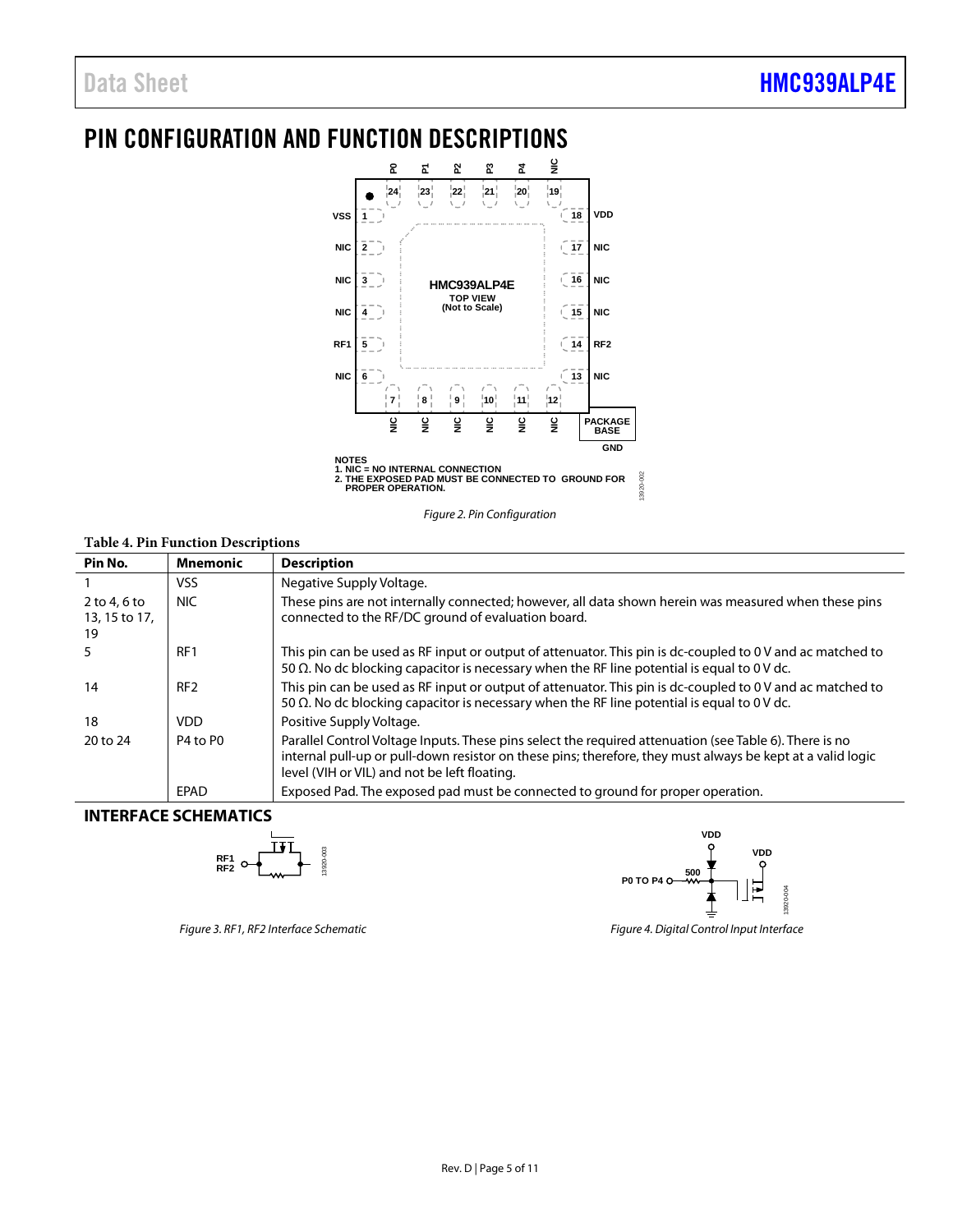### <span id="page-5-0"></span>TYPICAL PERFORMANCE CHARACTERISTICS

### <span id="page-5-1"></span>**INSERTION LOSS, RETURN LOSS, STATE ERROR, STEP ERROR, AND RELATIVE PHASE**



*Figure 5. Insertion Loss vs. Frequency over Temperature*



*Figure 6. RF1 Return Loss vs. Frequency over Major Attenuation States*



*Figure 7. State Error vs. Attenuation State over Frequency* 



*Figure 8. Normalized Attenuation vs. Frequency over Major Attenuation States*







*Figure 10. State Error vs. Frequency over Major Attenuation States*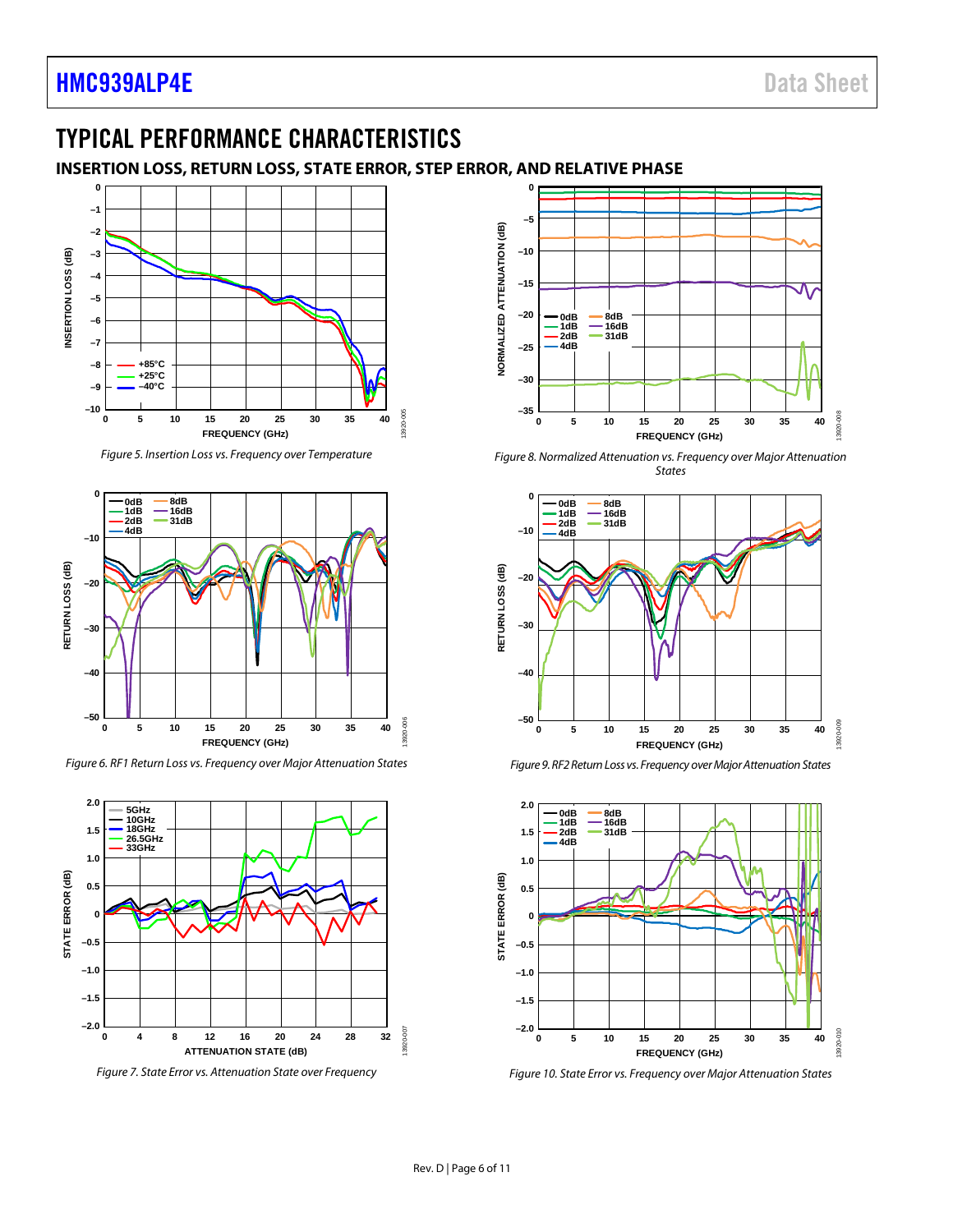### Data Sheet **[HMC939ALP4E](http://www.analog.com/HMC939ALP4E?doc=HMC939ALP4E.pdf)**



*Figure 11. Step Error vs. Attenuation State over Frequency* 



*Figure 12. Relative Phase vs. Attenuation State over Frequency*



*Figure 13. Step Error vs. Frequency over Major Attenuation States*



*Figure 14. Relative Phase vs. Frequency over Major Attenuation States*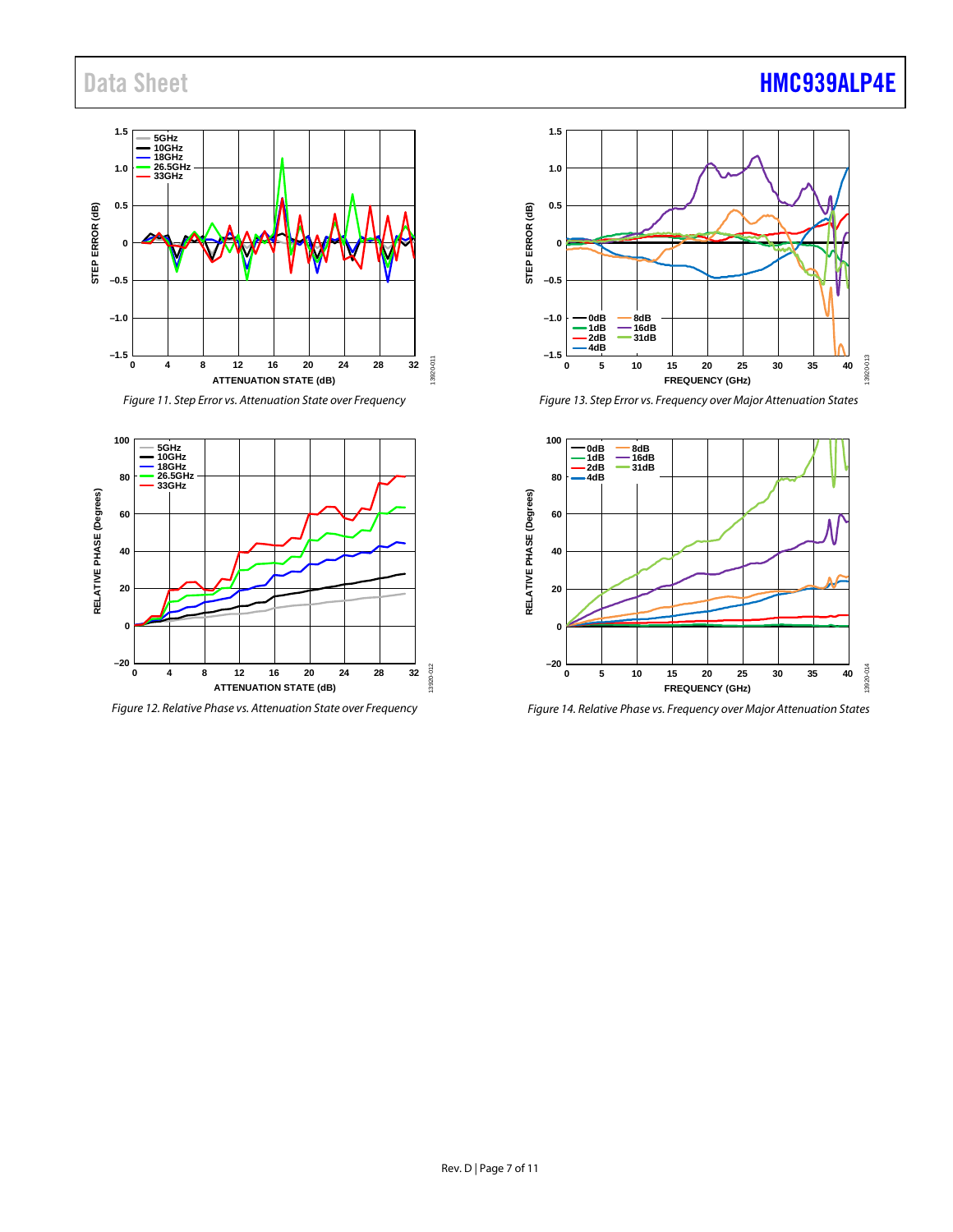### **[HMC939ALP4E](http://www.analog.com/HMC939ALP4E?doc=HMC939ALP4E.pdf)** Data Sheet

### <span id="page-7-0"></span>**INPUT POWER COMPRESSION AND THIRD-ORDER INTERCEPT**



*Figure 15. Input P0.1dB vs. Frequency at Minimum Attenuation State over Temperature*



*Figure 16. Input P0.1dB vs. Frequency at Minimum Attenuation State over Temperature (Low Frequency Detail)*



*Figure 17. Input P0.1dB vs. Frequency over Major Attenuation States*



*Figure 18. Input IP3 vs. Frequency at Minimum Attenuation State over Temperature*



*Figure 19. Input IP3 vs. Frequency at Minimum Attenuation State over Temperature (Low Frequency Detail)*



*Figure 20. Input IP3 vs. Frequency over Major Attenuation States*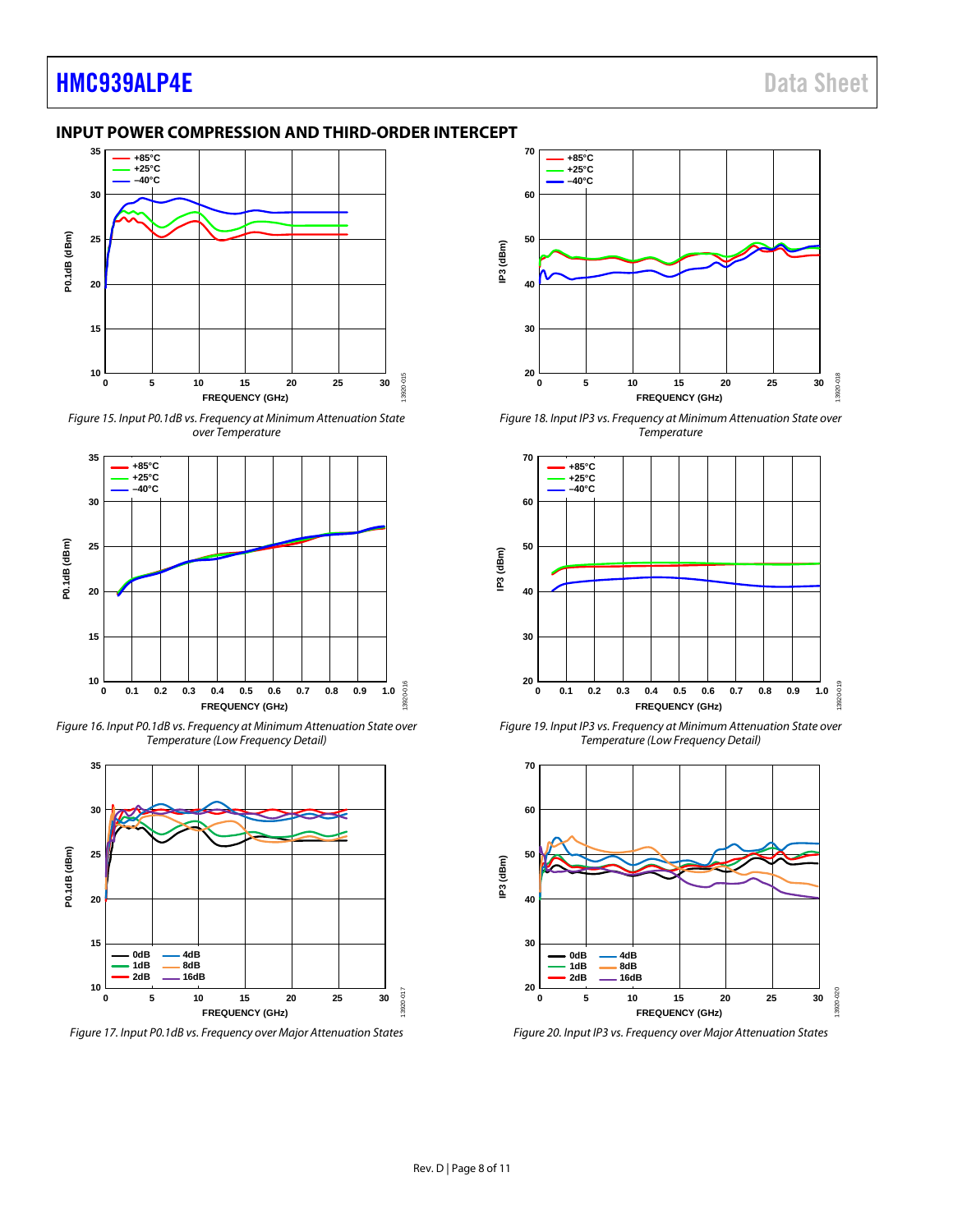### <span id="page-8-0"></span>THEORY OF OPERATION

The HMC939ALP4E incorporates a 5-bit attenuator die that offers an attenuation range of 31 dB in 1 dB steps and a driver for CMOS-/TTL-compatible parallel control of the 5-bit attenuator. Se[e Table 5](#page-8-3) for the truth table.

### <span id="page-8-3"></span>**Table 5. P4 to P0 Truth Table**

| Digital Control Input <sup>1</sup> |      |      |      |      | <b>Attenuation</b> |
|------------------------------------|------|------|------|------|--------------------|
| P4                                 | P3   | P2   | P1   | P0   | State (dB)         |
| High                               | High | High | High | High | 0 dB (reference)   |
| High                               | High | High | High | Low  | 1 dB               |
| High                               | High | High | Low  | High | 2 dB               |
| High                               | High | Low  | High | High | 4 dB               |
| High                               | Low  | High | High | High | 8 dB               |
| Low                                | High | High | High | High | 16dB               |
| Low                                | Low  | Low  | Low  | Low  | 31 dB              |

<sup>1</sup> Any combination of the control voltage input states shown i[n Table 5](#page-8-3) provides an attenuation equal to the sum of the bits selected.

### <span id="page-8-1"></span>**POWER SUPPLY**

The HMC939ALP4E requires dual supply voltages,  $VDD = +5 V$ and VSS = −5 V, and CMOS/TTL-compatible control voltages applied to the P0 to P4 pins. The ideal power-up sequence is as follows:

- 1. Connect the ground reference.
- 2. Power up VDD and VSS. The relative order is not important.
- 3. Apply the digital control inputs. The relative order of the digital control inputs is not important.
- 4. Apply an RF input signal to RF1 or RF2.

The power-down sequence is the reverse of the power-up sequence.

### <span id="page-8-2"></span>**RF INPUT AND OUTPUT**

The HMC939ALP4E is bidirectional. The RF1 and RF2 pins are internally matched to 50  $\Omega$  and dc-coupled to 0 V; therefore, they do not require external matching components and dc blocking capacitors when the RF line potential is equal to 0 V.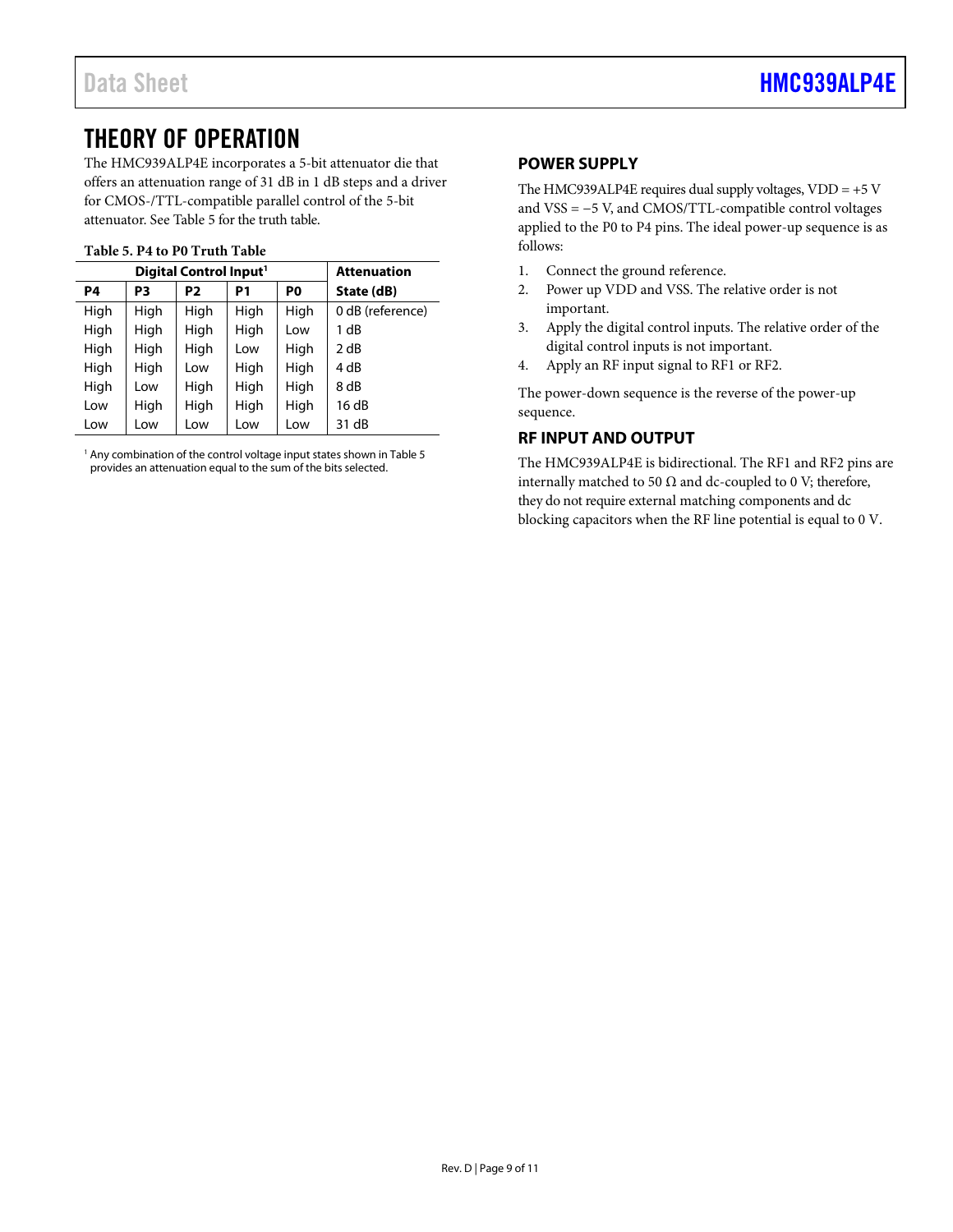### <span id="page-9-0"></span>APPLICATIONS INFORMATION **EVALUATION BOARD**

<span id="page-9-1"></span>The HMC939ALP4E uses a 4-layer evaluation board. The copper thickness is 0.5 oz (0.7 mil) on each layer. The top dielectric material is 10 mil Rogers RO4350 for optimal high frequency performance. The middle and bottom dielectric materials are FR-4 type materials to achieve an overall board thickness of 62 mil. RF traces are routed on the top copper layer and the bottom layer is grounded plane that provide a solid ground for the RF transmission lines. The RF transmission lines are designed using a coplanar waveguide (CPWG) model with a width of 16 mil and ground spacing of 13 mil to have a characteristic impedance of 50 Ω. For enhanced RF and thermal grounding, as many plated through vias as possible are arranged around transmission lines and under the exposed pad of the package.

[Figure 21](#page-9-3) shows the top view of the populated HMC939ALP4E evaluation board, available from Analog Devices, Inc., upon request (see the [Ordering Guide](#page-10-1) section).



<span id="page-9-3"></span>*Figure 21. Populated Evaluation Board—Top View*

The evaluation board is grounded from the  $2 \times 5$ -pin header, J3. All the supply and digital control pins are also connected to the J3. A 1 nF decoupling capacitors are placed on the supply traces to filter high frequency noise.

The RF1 and RF2 ports are connected through 50  $\Omega$  transmission lines to the RF connectors, J1 and J2, respectively. A thru calibration line connects J4 and J5; this transmission line is used to estimate the loss of the PCB over the environmental conditions being evaluated.

[Figure 22](#page-9-4) an[d Table 6](#page-9-2) show the evaluation board schematic and bill of materials, respectively.



*Figure 22. Evaluation Board Schematic*

#### <span id="page-9-4"></span><span id="page-9-2"></span>**Table 6. List of Materials fo[r EV1HMC939ALP4](http://www.analog.com/EVAL-HMC939ALP4?doc=HMC939ALP4E.pdf)**

| Item   | <b>Description</b>                            |
|--------|-----------------------------------------------|
| J1, J2 | PCB mount, 2.9 mm RF connector                |
| J3,    | $2 \times 5$ -pin header                      |
| J4, J5 | PCB mount, 2.9 mm RF connector, do not insert |
| C1, C2 | 1 nF capacitor, 0402 package                  |
| U1     | HMC939ALP4E digital attenuator                |
| PCR    | 131909-1 evaluation PCB                       |